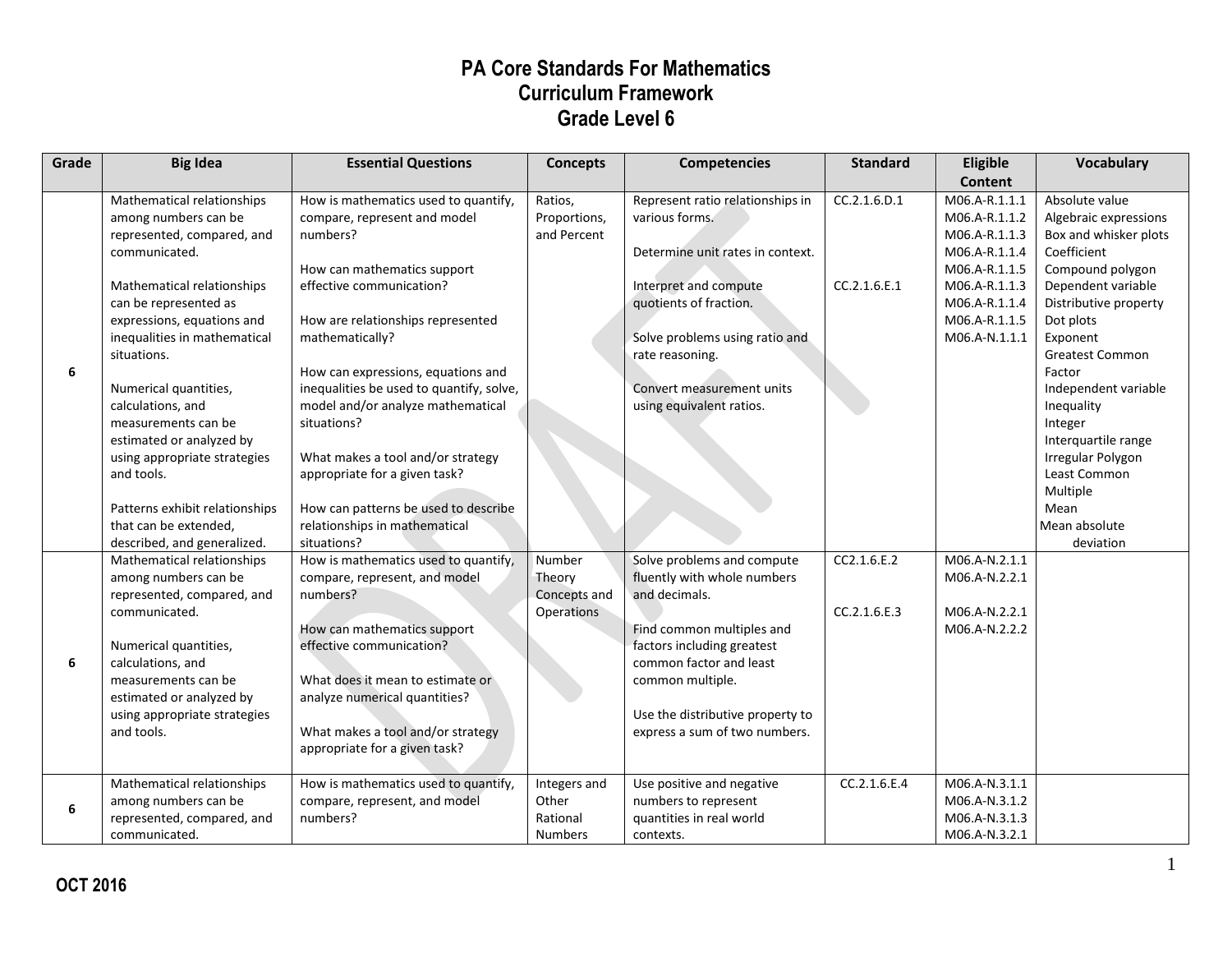| Grade | <b>Big Idea</b>                                                                                                                                                                                                                                                                                                                                                                                                                             | <b>Essential Questions</b>                                                                                                                                                                                                                                                                                                                                                                                                                                               | <b>Concepts</b>          | <b>Competencies</b>                                                                                                                                                                                                                                                                                                                                                                        | <b>Standard</b>              | Eligible<br>Content                                                                                                 | <b>Vocabulary</b> |
|-------|---------------------------------------------------------------------------------------------------------------------------------------------------------------------------------------------------------------------------------------------------------------------------------------------------------------------------------------------------------------------------------------------------------------------------------------------|--------------------------------------------------------------------------------------------------------------------------------------------------------------------------------------------------------------------------------------------------------------------------------------------------------------------------------------------------------------------------------------------------------------------------------------------------------------------------|--------------------------|--------------------------------------------------------------------------------------------------------------------------------------------------------------------------------------------------------------------------------------------------------------------------------------------------------------------------------------------------------------------------------------------|------------------------------|---------------------------------------------------------------------------------------------------------------------|-------------------|
|       | Mathematical relationships<br>can be represented as<br>expressions, equations and<br>inequalities in mathematical<br>situations.<br>Numerical quantities,<br>calculations, and<br>measurements can be<br>estimated or analyzed by<br>using appropriate strategies<br>and tools.<br>Mathematical relationships<br>among numbers can be<br>represented, compared, and<br>communicated.<br>Mathematical relationships<br>can be represented as | How can mathematics support<br>effective communication?<br>How are relationships represented<br>mathematically?<br>How can expressions, equations and<br>inequalities be used to quantify, solve,<br>model and/or analyze mathematical<br>situations?<br>What makes a tool and/or strategy<br>appropriate for a given task?<br>How is mathematics used to quantify,<br>compare, represent, and model<br>numbers?<br>How are relationships represented<br>mathematically? | Algebraic<br>Expressions | Plot integers and other rational<br>numbers on a number line and<br>on a coordinate graph.<br>Interpret the opposite and<br>absolute value of an integer as<br>its distance from zero on a<br>number line<br>Compare and order rational<br>numbers.<br>Write, identify and evaluate<br>numerical expressions involving<br>exponents.<br>Write, read and evaluate<br>algebraic expressions. | CC.2.2.6.B.1                 | M06.A-N.3.2.2<br>M06.A-N.3.2.3<br>M06.B-E.1.1.1<br>M06.B-E.1.1.2<br>M06.B-E.1.1.3<br>M06.B-E.1.1.4<br>M06.B-E.1.1.5 |                   |
| 6     | expressions, equations and<br>inequalities in mathematical<br>situations.<br>Patterns exhibit relationships<br>that can be extended,<br>described, and generalized.                                                                                                                                                                                                                                                                         | How can mathematics support<br>effective communication?<br>How can recognizing repetition or<br>regularity assist in solving problems<br>more efficiently?                                                                                                                                                                                                                                                                                                               |                          | Apply the properties of<br>operations to generate<br>equivalent expressions.                                                                                                                                                                                                                                                                                                               |                              |                                                                                                                     |                   |
| 6     | Mathematical relationships<br>among numbers can be<br>represented, compared, and<br>communicated.<br>Mathematical relationships<br>can be represented as<br>expressions, equations and<br>inequalities in mathematical<br>situations.                                                                                                                                                                                                       | How is mathematics used to quantify,<br>compare, represent, and model<br>numbers?<br>How can mathematics support<br>effective communication?<br>How are relationships represented<br>mathematically?                                                                                                                                                                                                                                                                     | Algebraic<br>Equations   | Represent and analyze<br>quantitative relationships<br>between Independent and<br>dependent variables.<br>Solve and interpret one variable<br>equations or inequalities in real<br>world and mathematical<br>problems.                                                                                                                                                                     | CC.2.2.6.B.2<br>CC.2.2.6.B.3 | M06.B-E.2.1.1<br>M06.B-E.2.1.2<br>M06.B-E.2.1.3<br>M06.B-E.2.1.4<br>M06.B-E.3.1.1<br>M06.B-E.3.1.2                  |                   |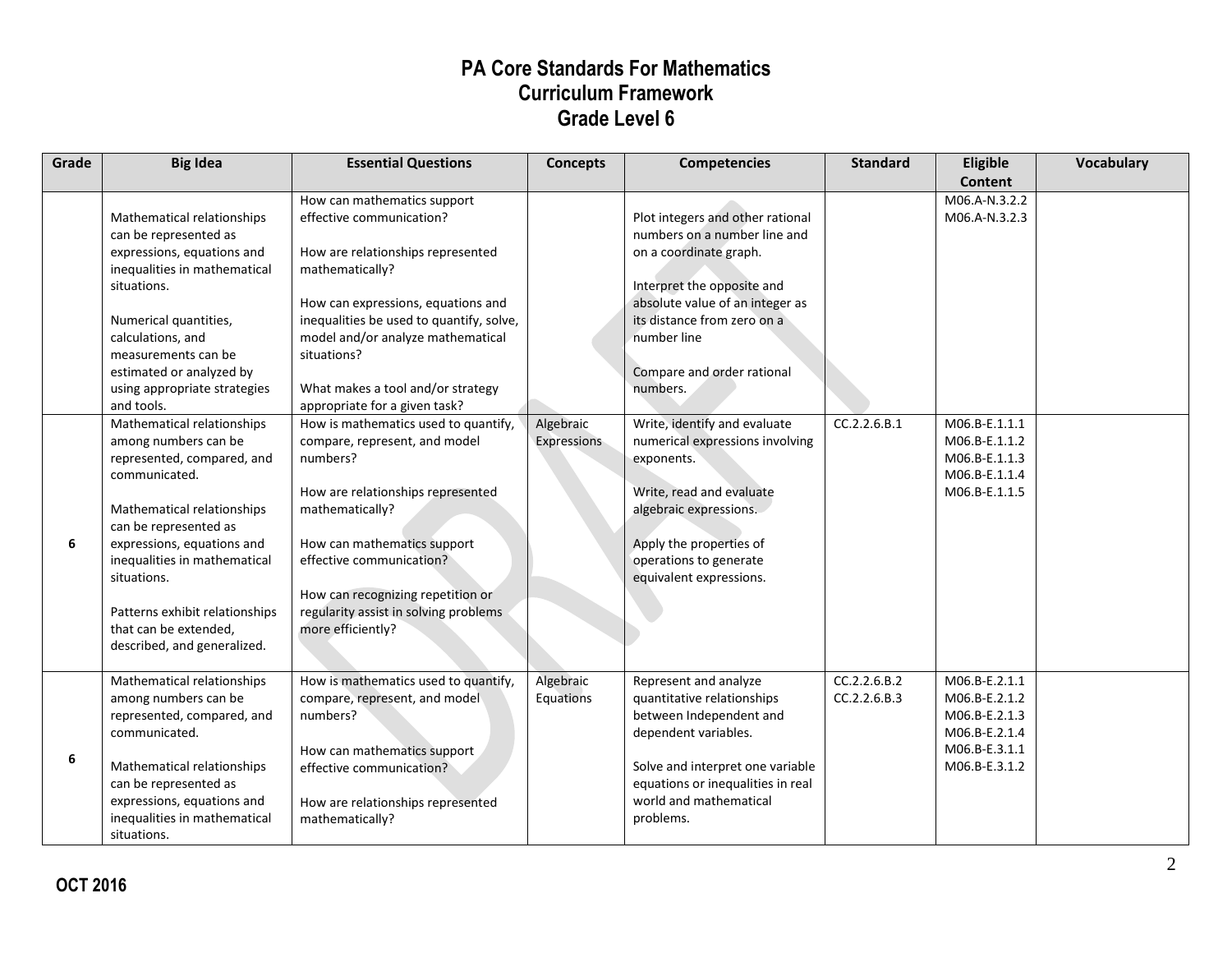| Grade | <b>Big Idea</b>                                                                                                                                                                                                                           | <b>Essential Questions</b>                                                                                                                                                                                                                                                                                                                                                                                                                                                                                                                 | <b>Concepts</b>                      | <b>Competencies</b>                                                                                                                                                                                                                                                                                                                            | <b>Standard</b> | Eligible<br><b>Content</b>                                                                         | <b>Vocabulary</b> |
|-------|-------------------------------------------------------------------------------------------------------------------------------------------------------------------------------------------------------------------------------------------|--------------------------------------------------------------------------------------------------------------------------------------------------------------------------------------------------------------------------------------------------------------------------------------------------------------------------------------------------------------------------------------------------------------------------------------------------------------------------------------------------------------------------------------------|--------------------------------------|------------------------------------------------------------------------------------------------------------------------------------------------------------------------------------------------------------------------------------------------------------------------------------------------------------------------------------------------|-----------------|----------------------------------------------------------------------------------------------------|-------------------|
|       | Patterns exhibit relationships<br>that can be extended,<br>described, and generalized.<br>Mathematical relations and<br>functions can be modeled<br>through multiple<br>representations and analyzed<br>to raise and answer<br>questions. | How can expressions, equations and<br>inequalities be used to quantify, solve,<br>model, and/or analyze mathematical<br>situations?<br>How can recognizing repetition or<br>regularity assist in solving problems<br>more efficiently?<br>How can data be organized and<br>represented to provide insight into                                                                                                                                                                                                                             |                                      |                                                                                                                                                                                                                                                                                                                                                |                 |                                                                                                    |                   |
| 6     | Patterns exhibit relationships<br>that can be extended,<br>described, and generalized.<br>Geometric relationships can<br>be described, analyzed, and<br>classified based on spatial<br>reasoning and/or<br>visualization.                 | the relationship between quantities?<br>How can recognizing repetition or<br>regularity assist in solving problems<br>more efficiently?<br>How are spatial relationships,<br>including shape and dimension, used<br>to draw, construct, model, and<br>represent real situations or solve<br>problems?<br>How can the application of the<br>attributes of geometric shapes<br>support mathematical reasoning and<br>problem solving?<br>How can geometric properties and<br>theorems be used to describe, model,<br>and analyze situations? | Area, Surface<br>Area, and<br>Volume | Determine the area of triangles,<br>quadrilaterals, irregular<br>polygons and compound<br>polygons.<br>Calculate the area of a polygon<br>on a plane given the<br>coordinates of the vertices.<br>Find volumes of right<br>rectangular prisms with<br>fractional edge lengths.<br>Use nets to find surface area of<br>3 - dimensional figures. | CC.2.3.6.A.1    | M06.C-G.1.1.1<br>M06.C-G.1.1.2<br>M06.C-G.1.1.3<br>M06.C-G.1.1.4<br>M06.C-G.1.1.5<br>M06.C-G.1.1.6 |                   |
| 6     | Numerical quantities,<br>calculations, and<br>measurements can be<br>estimated or analyzed by<br>using appropriate strategies<br>and tools.<br>Mathematical relations and                                                                 | What does it mean to estimate or<br>analyze numerical quantities?<br>What makes a tool and/or strategy<br>appropriate for a given task?<br>How can data be organized and<br>represented to provide insight into                                                                                                                                                                                                                                                                                                                            | Data and<br><b>Distributions</b>     | Display data in dot plots,<br>histograms and box-and-<br>whisker plots.<br>Determine quantitative<br>measures of center and<br>variability.                                                                                                                                                                                                    | CC.2.4.6.B.1    | M06.D-S.1.1.1<br>M06.D-S.1.1.2<br>M06.D-S.1.1.3<br>M06.D-S.1.1.4                                   |                   |